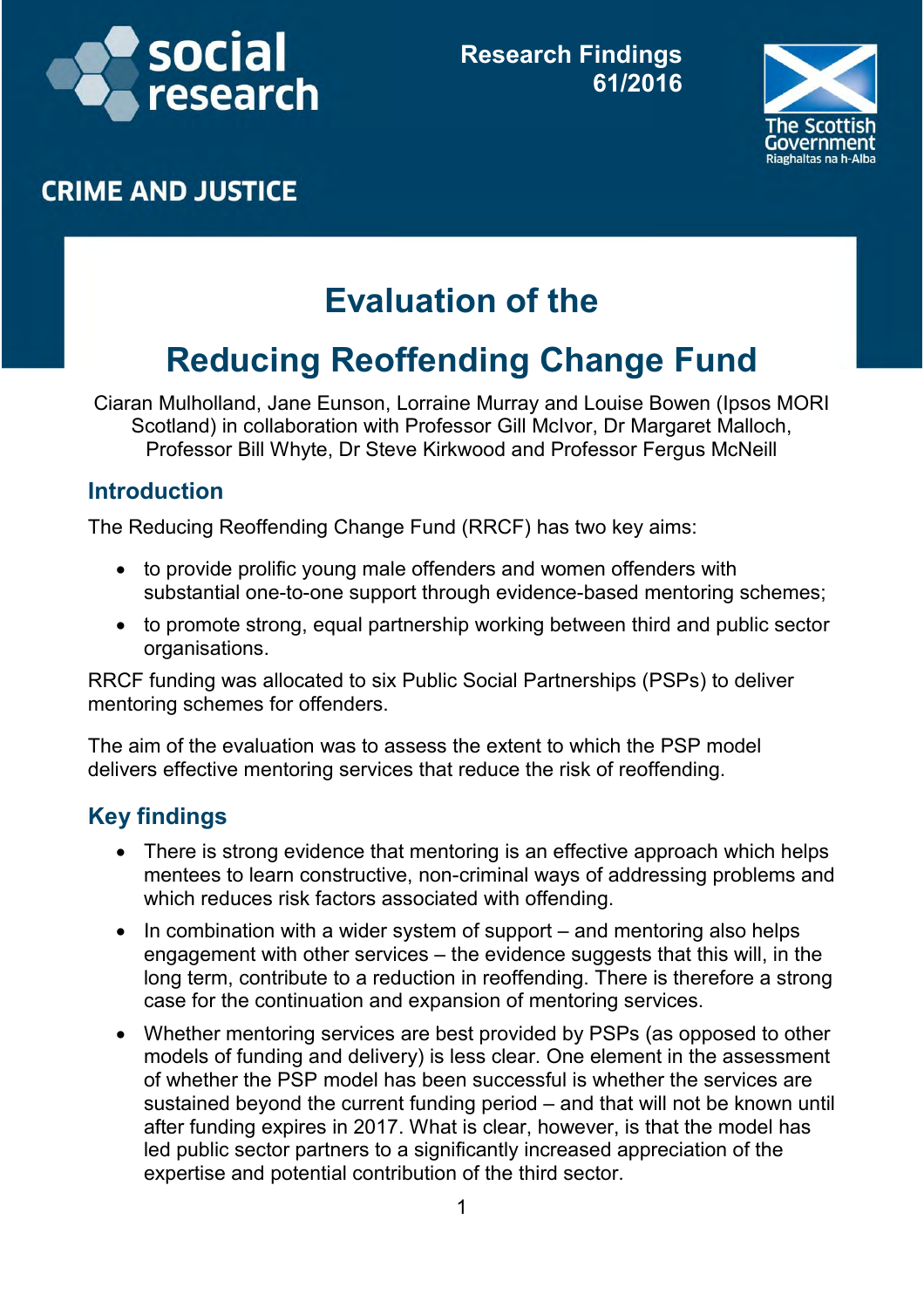## **Background**

The RRCF is one of three change funds created by the Scottish Government in 2012 to help drive a decisive shift towards preventative spending. The RRCF has two key aims:

- to provide prolific young male offenders and women offenders with substantial one-to-one support through evidence-based mentoring schemes;
- to promote strong, equal partnership working between third and public sector organisations.

RRCF funding was allocated to six PSPs – strategic partnerships between third sector and public sector organisations – to deliver mentoring schemes for offenders. Each PSP was led by a third sector organisation, designed to give the third sector a primary role within each partnership.

The aim of the independent evaluation was to provide a comprehensive assessment of the extent to which the PSP model delivers effective mentoring services that reduce the risk of reoffending and support reintegration. The lessons learned about mentoring and PSPs will inform the future use of these approaches.

## **Methodology**

The mixed-method evaluation was carried out in three phases between September 2013 and November 2015. It included:

- analysis of data collected by PSPs, including surveys of mentees;
- in-depth interviews with mentees;
- focus groups and in-depth interviews with mentors;
- in-depth interviews with representatives from each PSP's lead organisation and a sample of partner organisations;
- an online survey with organisations involved in each PSP;
- in-depth interviews with national stakeholders.

The evaluation was structured around the programme logic model which showed the planned resources (inputs) and activities that were intended to lead to short, medium and, ultimately, long term outcomes.

#### **Findings on resources**

Resources were, broadly speaking, invested as planned and were generally sufficient. However, managers in lead organisations found that the time involved in setting up the services was considerably greater than they had anticipated; some services therefore took longer than planned to become fully operational.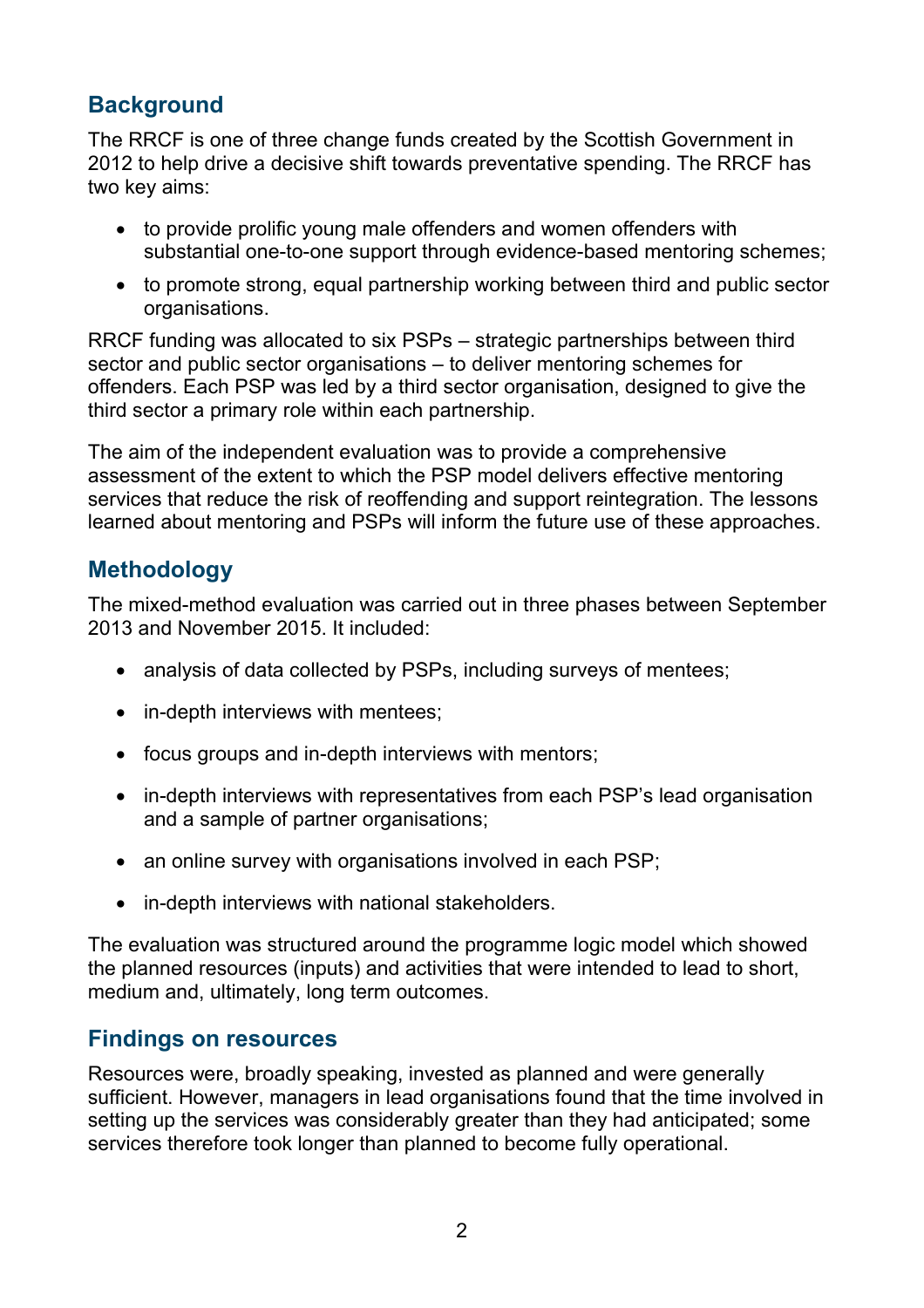The findings suggest that six months should be the minimum period of engagement for most mentees and many would benefit from a longer period.

## **Findings on mentoring activities**

Although there is no single definition of mentoring, a common feature of different approaches to mentoring in practice is that the mechanism of engagement is based on a one-to-one relationship where two people come together to form a bond (Social Mentoring Research Group, University of Brighton, 2015).

In general, mentoring services were implemented as planned. The timing, frequency and format of contact varied depending on the needs of the individual mentee. The approach used by mentors also varied and depended on the needs and goals of the mentee and the preferred style of the mentor.

However, the most important factor was the development of a close one-to-one relationship between the mentee and the mentor. The following qualities, skills and behaviours were key to building relationships and were consistently demonstrated by mentors: regular contact; being non-judgmental; treating the mentee as an equal; being easy-going; being a relaxing, calming influence; listening; challenging; being persistent; encouraging the mentee to set goals; encouraging mentees to think through consequences; praising and building self-esteem; sharing their own personal experiences and difficulties they have overcome; caring; respecting confidentiality; and encouraging engagement with other services.

Mentees felt that mentors were different to many staff from other services because they were non-judgmental and were focused on *them* and on *their* needs and goals.

## **Findings on exits and attrition**

The ending of the relationship could be difficult for both mentees and mentors and the extent to which mentors prepared mentees for the ending of the relationship varied. This suggests that PSPs should give more guidance and advice to mentors to help them ensure that mentees are prepared for exit.

Of those who had exited the service, 44% had planned exits and 56% had unplanned exits. Comparison with other literature suggests that the proportion of unplanned exits is not out of line with those of other mentoring services for offenders.

#### **Findings on outcomes for mentees**

Mentees who engaged were overwhelmingly positive about their experience of mentoring and it was clear that some mentees had experienced very significant, transformational change. Others had experienced less significant changes but had nonetheless worked with their mentors to address some specific problems.

The outcome areas that showed most improvement were those linked with attitudes and motivations and those which were more in the direct control of the mentee. These are areas that may help in the initial stages of the change process such as increased problem solving and emotion management skills, increased motivation to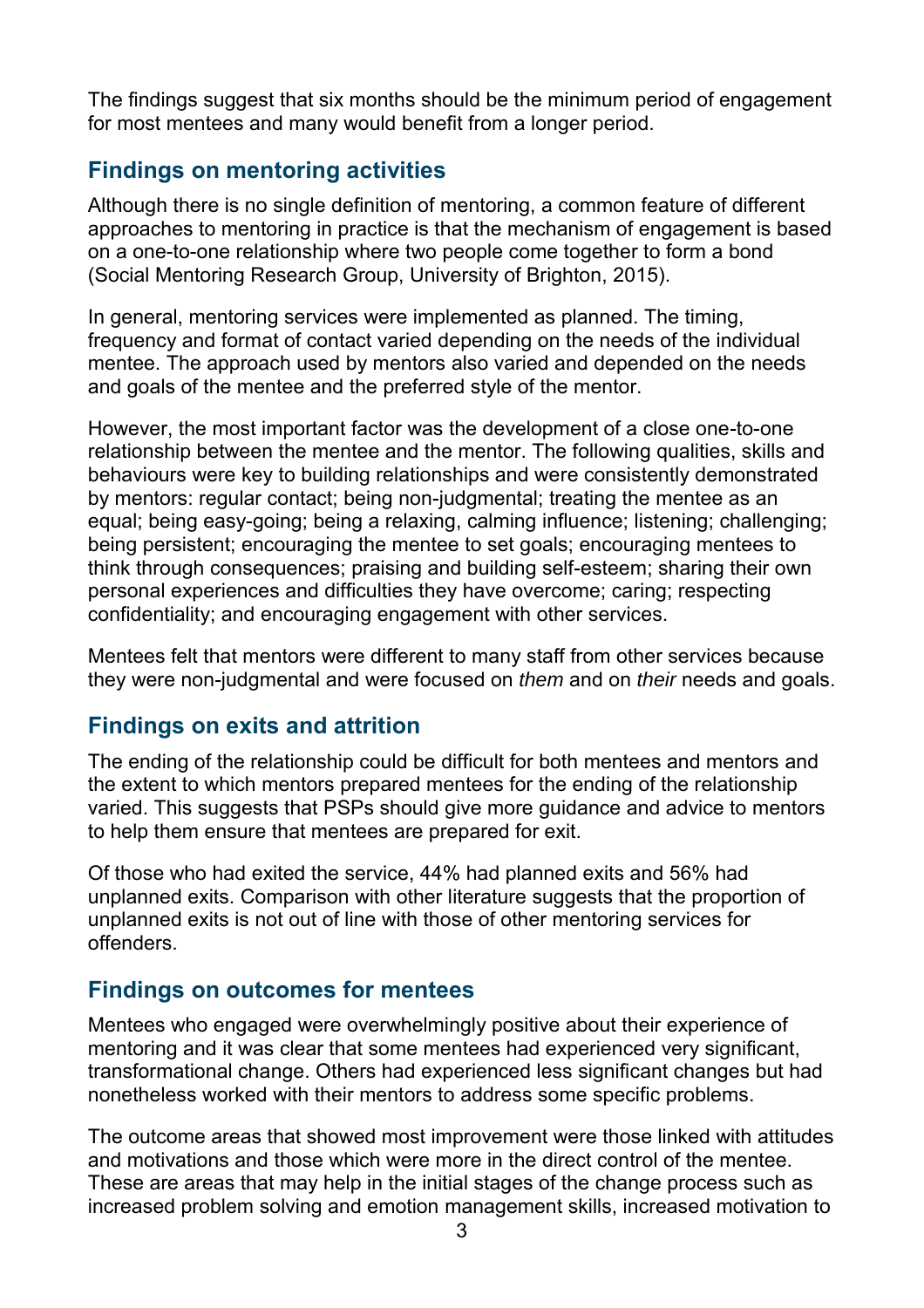engage with the mentor, increased motivation to change behaviour, and increased social skills.

Areas that showed less improvement were more connected with external factors such as family, accommodation, work or education, and substance use – and often require the input of external agencies. It may require a longer period of mentoring to support engagement with these other agencies.

Length of engagement was the key factor that influenced the amount of progress made by mentees: those who engaged with the mentoring service for longer were more likely to make progress on outcomes.

#### **Findings on outcomes for mentors**

Feedback from mentors indicated that mentoring can be an immensely rewarding role. It can also be very demanding and mentors require: specific induction and training on the role; the opportunity to share experiences with other mentors; and the opportunity for clinical supervision.

#### **Findings on PSP outcomes**

There are clear advantages to the PSP model and 85% of partners would choose to be part of a PSP again.

The short term outcomes in the PSP logic model have very largely been achieved. There was evidence of increased co-production of services, increased awareness of services provided by partners and other stakeholders, increased trust among partners and, in particular, increased understanding among partners of their respective expertise and potential contribution. The intended short term outcomes of increased inclusion of the user voice and improved communication between partners have been achieved in part.

The medium term outcomes in the PSP logic model have also been achieved in part. There was evidence of improved relationships among public and third sector organisations and improved coordination of services. The intended medium term outcomes of more effective and more efficient services for offenders have been achieved in part. It is too early to say whether the model leads to more sustainable services for offenders or increased involvement of a wide range of partners in service development.

However, the application of the PSP methodology was not the only means by which these outcomes could have been achieved, as they could potentially have been achieved through other funding mechanisms (such as the direct commissioning of services by public sector partners) and other models of working (such as third sector partners collaborating to deliver services outwith the PSP model).

#### **Broader lessons on mentoring services for people who offend**

The extent to which findings are generalisable to other settings will, of course, depend on a number of factors including the approach used and the target group.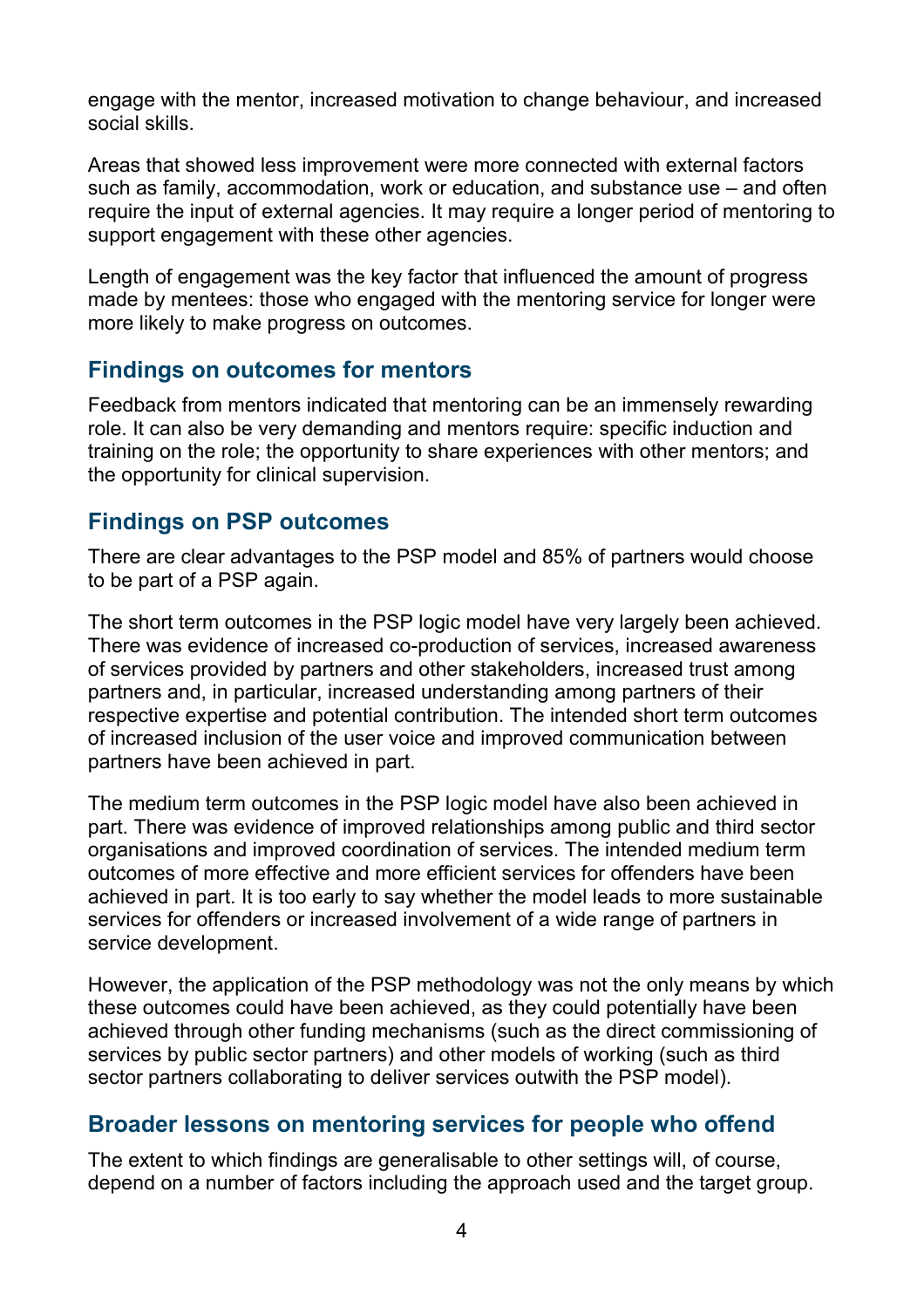**Development of a close one-to-one relationship is the most important factor.** The qualities, skills and behaviours listed under 'Findings on Mentoring Activities' above were key – and should be emphasised in other mentoring services for people who offend.

**Detailed matching may not be necessary for effective delivery.** Few PSPs undertook detailed matching of mentee to mentor but this did not appear to be necessary and almost all mentees felt that they were well matched.

**Mentoring with people who offend will often require a level of practical support that would not be expected in mentoring with some other groups.** The provision of this support helps address immediate priorities (such as housing and money) which is often essential if the mentee is to move on to tackle medium or longer term goals; it helps develop the mentee's trust in the mentor; and it provides the mentor with an opportunity to model appropriate behaviour and ways of dealing effectively with other services.

**Areas most likely to show improvement**. In the relatively short time-span of the RRCF mentoring relationship (generally up to five or six months at most), areas that showed most improvement are those linked with attitudes and motivations and those which are more in the direct control of the mentee. Areas that showed less improvement are more connected with external factors, such as family, accommodation, work or education, and substance use – and require the input of external agencies. This indicates that a longer period of mentoring may be needed to secure and sustain engagement with these other agencies.

**Availability of other services.** Mentoring can play a key role in linking mentees with other services and encouraging engagement with them. However, this is necessarily limited by the availability and the effectiveness of other services.

**Length of engagement.** The evaluation has suggested that many mentees would benefit from a longer period of engagement than six months. Future evaluations should therefore weigh the potential benefits of a longer period of engagement for fewer individuals versus a shorter period of engagement for more individuals.

#### **Mentors require clear guidance and training on how to prepare mentees for exit.**

#### **Broader lessons on the PSP model**

**Scale and the extent to which services are 'new'.** The advantages and challenges of the PSP model varied quite considerably depending on the size and the starting point. In deciding whether to use the PSP model for future initiatives, it is therefore worth considering the likely size and starting point of the potential PSPs. If they are likely to be small and developed from existing services, having a PSP model (as opposed to direct commissioning) may provide some advantages but is likely to have less of an impact. If the potential PSPs would be large and new, then the PSP model may convey more advantages in comparison with direct commissioning, but more time will be needed for development and set-up.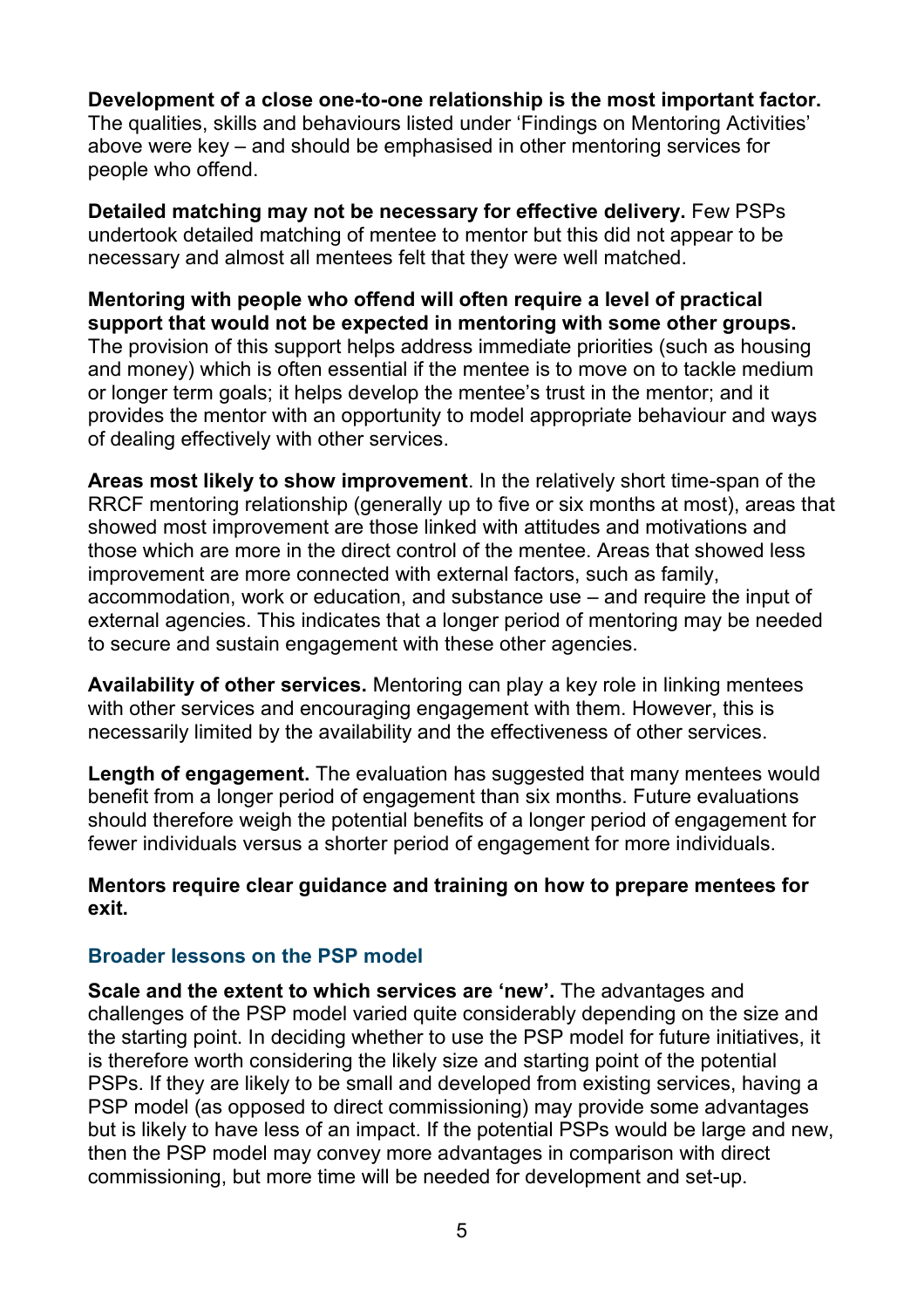**Sharing information and networking**. The PSP model facilitates the sharing of information among partners. Where there are a number of PSPs working in the same field, having the opportunity to share information *across* PSPs is also valuable.

**Funding criteria can limit co-production.** The PSP model can increase the coproduction of services by third sector and public sector partners. However, this is potentially limited by the initial funding criteria: the stricter the criteria for what type of service should be provided for whom, and how that service should be delivered, the less scope there is for co-production by partners.

**Ensuring the inclusion of the user voice**. There does not appear to be anything about the PSP model, in itself, which encourages the inclusion of the user voice in the design or development of services. Services therefore need to give specific thought to how this might be achieved on an ongoing, strategic basis, beyond the work undertaken in the initial stages of service design.

**Relationships between third sector partners.** Where PSPs involve more than one third sector body, this leads to increased trust and understanding of each other's expertise. However, there was acknowledgement that the long-term benefits of this might be limited if, and when, they revert to being 'rivals' for future funding of the service.

**Need for clear accountability and decision making.** The lead partner needs to be empowered and prepared to make operational decisions and to take prompt action when appropriate. There may be occasions where difficult or contentious decisions require to be made outwith the PSP board meetings and, as far as possible, partners should agree in advance how these decisions will be handled.

**Having a mix of both national and local PSPs in the same field is potentially problematic.** The potential for geographical duplication of service provision needs to be carefully worked through. There are also implications for sustainability with both local and national PSPs feeling they are disadvantaged: the former because they fear their voice will be lost at a national funding level, and the latter because they fear that local commissioners will favour the local service.

#### **How to access background or source data**

The data collected for this social research publication:

 $\Box$  are available in more detail through Scottish Neighbourhood Statistics.

 $\Box$  are available via an alternative route.

 $\boxtimes$  may be made available on request, subject to consideration of legal and ethical factors. Please contact socialresearch@gov.scot for further information.

 $\Box$  cannot be made available by Scottish Government for further analysis as Scottish Government is not the data controller.